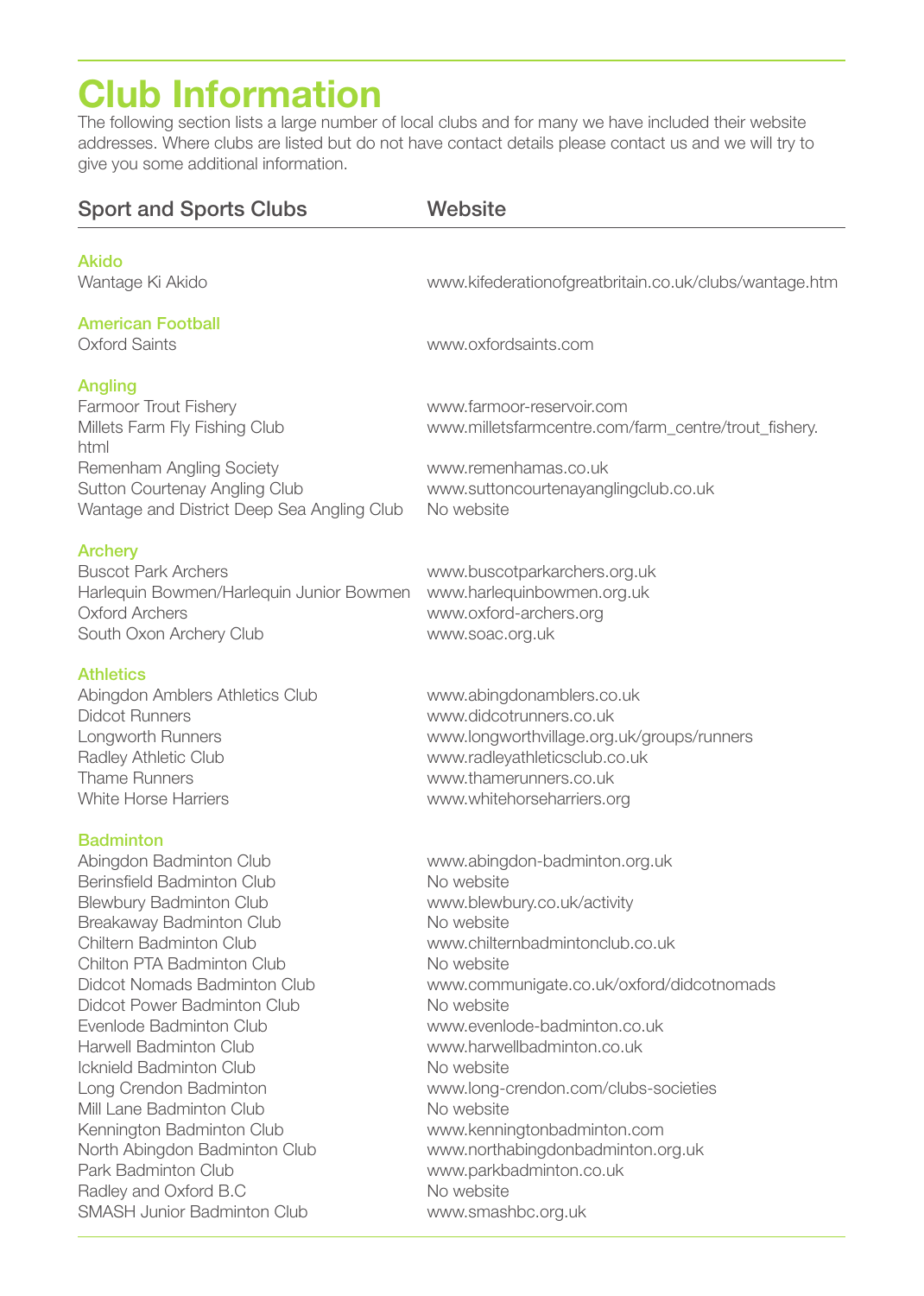Thame Badminton Club www.thamebadminton.co.uk<br>Thame Shuttles www.thameshuttles.org Thame Shuttles www.thameshuttles.org

Baseball/Softball

### **Basketball**

Didcot Devils Junior Basketball Club www.didcotdevils.org<br>Faringdon Falcons Juniors by www.valecoaching.co Jet Ladies Basketball Club www.jetbasketball.co.uk Thame Tigers Basketball Club Wallingford Warriors Basketball Club No website Wantage and Faringdon Basketball Club www.valecoaching.co.uk

#### Bowls

Abingdon Bowls Club www.abingdonbowlingclub.co.uk

Hagbourne Bowling Club www.hagbournebowlingclub.co.uk Henley-on-Thames Bowls Club www.bowlsclub.org/club/2172 Kingston Bagpuise and Southmoor Bowls club www.kbsbc.co.uk Milton Hill Bowls Club www.miltonhill.go-plus.net Peppard Bowls Club www.peppardbowls.com Shiplake Village Bowling Club www.bowlsshiplake.com Shrivenham Bowls Club www.asdg32.dsl.pipex.com/bowlsclub Thame Bowls Club www.thamebowlsclub.co.uk Wantage Bowling Club www.wantagebowlingclub.co.uk Watlington Bowls Club www.watlingtonbowlsclub.com

#### **Boxing**

Berinsfield ABC www.berinsfieldabc.page.tl Thame and District Boxing Club No website

#### **Canoeing**

Henley Canoe Club www.henleycanoeclub.co.uk Pathfinders Youth Canoe Club www.pycc.wordpress.com

#### **Cricket**

Abingdon Vale Cricket Club www.abingdonvalecc.co.uk Appleton with Eaton Cricket Club www.appletoncricketclub.co.uk

Wallingford Badminton Club www.wallingfordbadmintonclub.org.uk Wantage Badminton Club<br>White Horse BC<br>White Horse BC www.wantage.com/wantage\_sports\_clubs

Thames Valley Baseball Club www.thamesvalleybaseball.co.uk

www.valecoaching.co.uk/falcons www.raf.mod.uk/RAFbenson/stationfacilities/sportsclubs<br>No website

Brightwell-cum-Sotwell Indoor Bowls www.brightwellcumsotwell.co.uk/index.htmbowls. htm&bcsmain Didcot Bowls Club www.didcotbowlsclub.co.uk Faringdon Bowls Club www.bowlsclub.org/club/356 Goring Bowls Club **www.goring-on-thames.co.uk/html/goring\_bowling\_club.** html

Abingdon Town ABC www.boxing.isport.com/boxing-gyms Sunningwell ABC www.sunningwellabc.blogsport.co.uk South Moerton Boxing Club www.southmoretonboxingclub.com

Kingfisher Canoe Club www./kingfishercanoeclub.co.uk/ Pangbourne Canoe Club www.pangbournecanoeclub.co.uk

Ardington and Lockinge Cricket Club www.imaginecricket.com/cricket-clubs/ardingtonlockinge-cc Aston Rowant Cricket Club www.astonrowantcricket.com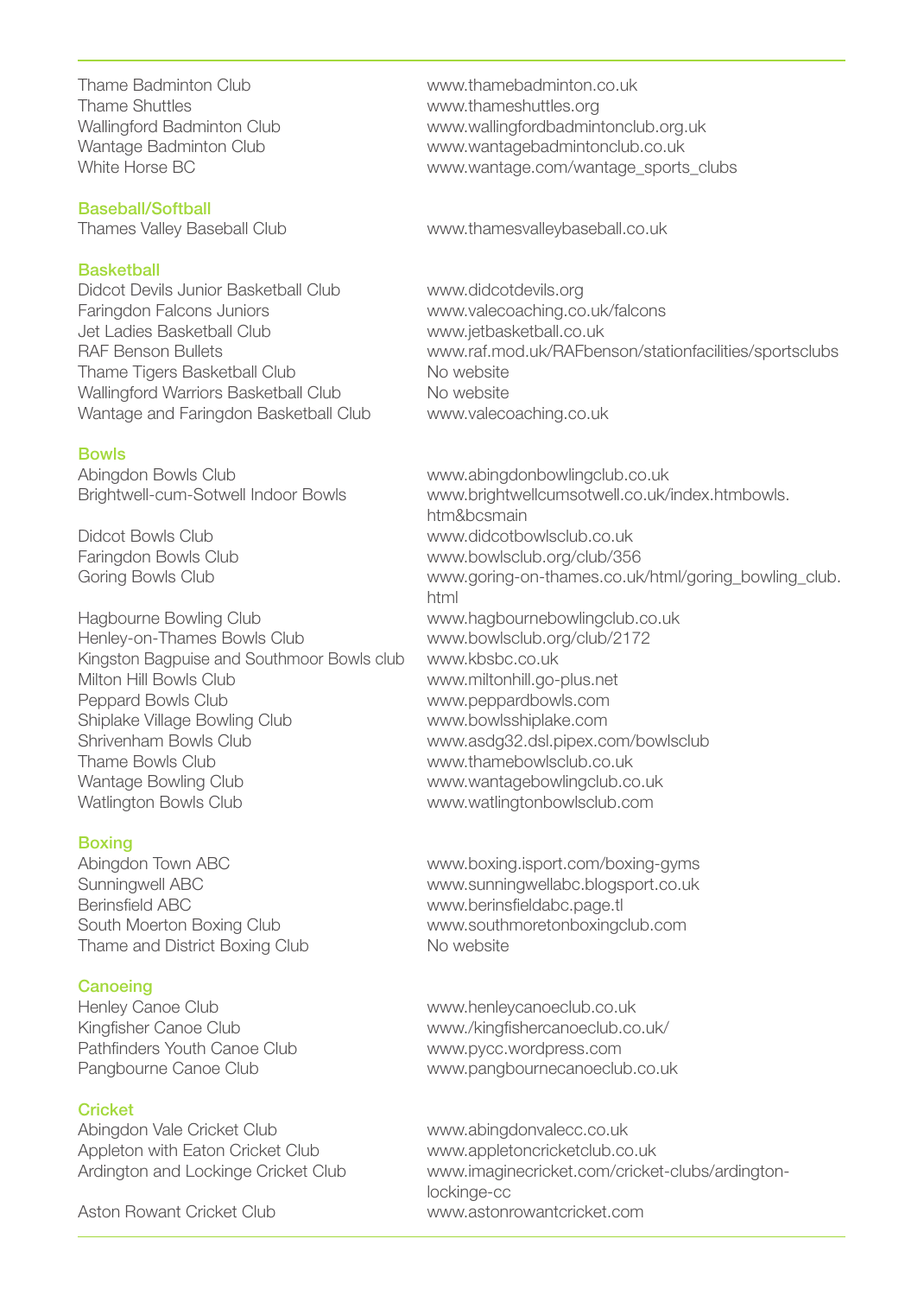Blewbury and Upton Cricket Club www.blewburycc.com Cairns Fudge Cricket Club http://cairnsfudge.play-cricket.com Chalgrove Cricket Club<br>
Challow and Childrey Cricket Club<br>
Www.challowandchildreycc.org.uk Challow and Childrey Cricket Club<br>Checkendon Cricket Club Chinnor Cricket Club www.chinnorcc.webs.com Cholsey Cricket Club www.cholsey.play-cricket.com Crowmarsh Cricket Club www.crowmarshcc.org.uk Cumnor Cricket Club www.cumnorcricketclub.org Didcot Cricket Club http://didcotcc.co.uk East & West Hendred Cricket Club www.ewhcc.org.uk Faringdon & District Cricket Club www.faringdoncricketclub.co.uk Garsington Cricket Club www.garsingtoncc.co.uk Goring on Thames Cricket Club www.goring.play-cricket.com Great Milton Cricket Club www.greatmiltoncc.com Greys Green Cricket Club www.greysgreen.play-cricket.com Hanney Cricket Club www.hanney.play-cricket.com Harpsden Cricket Club www.harpsden.play-cricket.com Harwell International Cricket Club www.harwell.play-cricket.com Holton and Wheatley Cricket Club www.communigate.co.uk/oxford/

Ipsden Cricket Club www.ipsdencc.co.uk Kennington Cricket Club www.kenningtoncc.org Kingston Bagpuize Cricket Club www.kingstoncricket.co.uk Marcham Cricket Club No website Moulsford Cricket Club www.moulsfordcc.co.uk Prestcold Cricket Club www.prestcold.play-cricket.com Radley Cricket Club www.radleycricket.com Shrivenham Cricket Club www.shrivenham.play-cricket.com Stanton St John Willows Cricket Club www.ssjw.play-cricket.com Stoke Row Cricket Club www.stokerow.net Sunningwell Cricket Club www.sunningwell.play-cricket.com Sydenham Cricket Club www.sydenhamcricketclub.com Tetsworth Cricket Club www.tetsworthcricketclub.com The Baldons Cricket Club www.baldonscricket.co.uk Tiddington Cricket Club www.tiddingtoncricketclub.org Uffington Cricket Club www.uffington-play-cricket.com Wallingford Cricket Club www.wallingford.play-cricket.com Wantage and Grove Cricket Club www.wantagecc.co.uk Warborough & Shillingford Cricket Club www.wandscc.org Wootton and Boars Hill Cricket Club www.wbhcc.co.uk Wytham Cricket Club www.wythamcc.co.uk

Blewbury and Upton Cricket Club www.pitchero.com/clubs/blewburyanduptoncc Brightwell cum Sotwell Cricket Club www.pitchero.com/clubs/brightwell-cum-sotwell<br>Britwell Salome Cricket Club www.britwellsalomecricketclub.co.uk www.britwellsalomecricketclub.co.uk Buscot Park Cricket Club www.buscotpark.cricketclubwebsite.com www.checkendon.play-cricket.com www.cuxhamcricketclub.co.uk www.dorchonthames.play-cricket.com www.henleycricketclub.co.uk holtonandwheatleycricketclub Horspath Cricket Club www.horspathcricket.com Letcombe Cricket Club www.pitchero.com/clubs/letcomberegis Steventon Cricket Club www.oxfordshirecricketassociation.org.uk Sutton Courtenay Cricket Club www.pitchero.com/clubs/suttoncourtenaycricketclub www.thametowncricketclub.org.uk Watlington Cricket Club www.pitchero.com/clubs/watlingtoncricketclub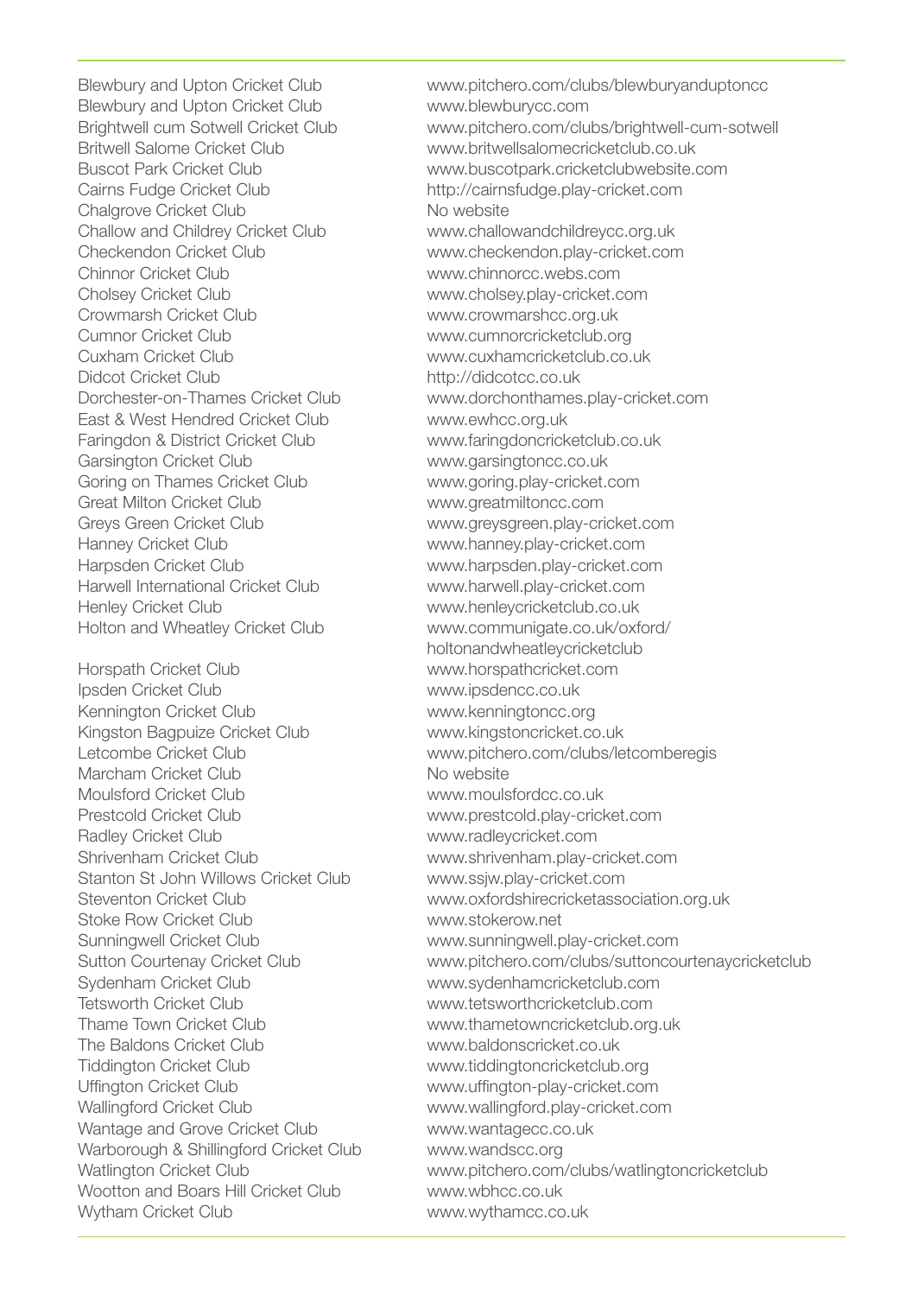**Croquet**<br>Blewbury Croquet Club

# **Cycling**

Abingdon Freewheelers Cycle Club www.abingdonfreewheeling.org.uk CTC Wantage www.ctcwantage.org.uk Didcot Phoenix Cycling Club<br>
Faringdon Farcycles<br>
Faringdon Farcycles (University of the www.farcycles.org.uk Oxonian Cycling Club www.oxoniancc.co.uk

# **Darts**

Wantage and District Darts League www.wantagedarts.co.uk

Diving

# **Equestrian**

Abingdon Group www.rda-abingdon.org.uk Checkendon Equestrian Centre www.checkendonequestrian.co.uk Baulking Grange www.baulkinggrange.co.uk Blewbury Riding and Training centre www.blewburycentre.co.uk Huntersfield Equestrian Centre www.huntersfieldec.com Old Manor House Riding school www.oldmanorhouseriding.co.uk<br>Silver Down Stables<br>www.silverdownstables.co.uk

**Fencing**<br>Abingdon Fencing Club Rutherford Appleton Laboratory Fencing Club www.fencing.isport.com/fencing-clubs Wantage Fencing Club No website

# Football - check re youth/ladies details

AFC Wallingford www.afcwallingford.org.uk Appleton Stars FC www.appletonstarsfc.co.uk Berks and Bucks FA www.berks.bucksfa.com Botley United<br>Buckland<br>Buckland<br>No website Buckland<br>Challow United FC **No. 2008** Shallow United FC Childrey United www.childrey.org.uk Coleshill United FC www.cufc.btinternet.co.uk Cumnor Minors FC http://www.cumnorfc.co.uk/ Didcot Casuals FC http://didcotcasuals.co.uk/ Drayton FC No website East Hendred AFC www.easthendredafc.co.uk Faringdon FC No website Faringdon Town FC www.faringdontownfc.com Grove Challengers FC www.grovechallengers.co.uk

Blewbury Croquet Club<br>White Horse Croquet Club www.whitehorsecroquet.org.uk www.whitehorsecroquet.org.uk

www.farcycles.org.uk

Wantage Dive Club www.wantagediveclub.com

www.silverdownstables.co.uk

www.abingdonfencing.org.uk Thame Duellists Fencing Club www.thameduellistsfencingclub.blogspot.com

Abingdon Town FC **WARE 1000** www.clubwebsite.co.uk/abingdontownfc01 Abingdon United FC www.abingdonunitedfc.co.uk Abingdon Youth FC www.clubwebsite.co.uk/abingdonyouthfc01 Ardington and Lockinge FC www.pitchero.com/clubs/ardingtonlockingeyouthfc Blewbury Buccaneers http://blewburybuccaneers.org Botley Girls and Boys FC www.teamstats.net/botleyboysandgirlsfc www.wantage.com/wantage-sports.clubs http://www.didcottownfc.com/ Grove Rangers FC www.clubwebsite.co.uk/groverangersfc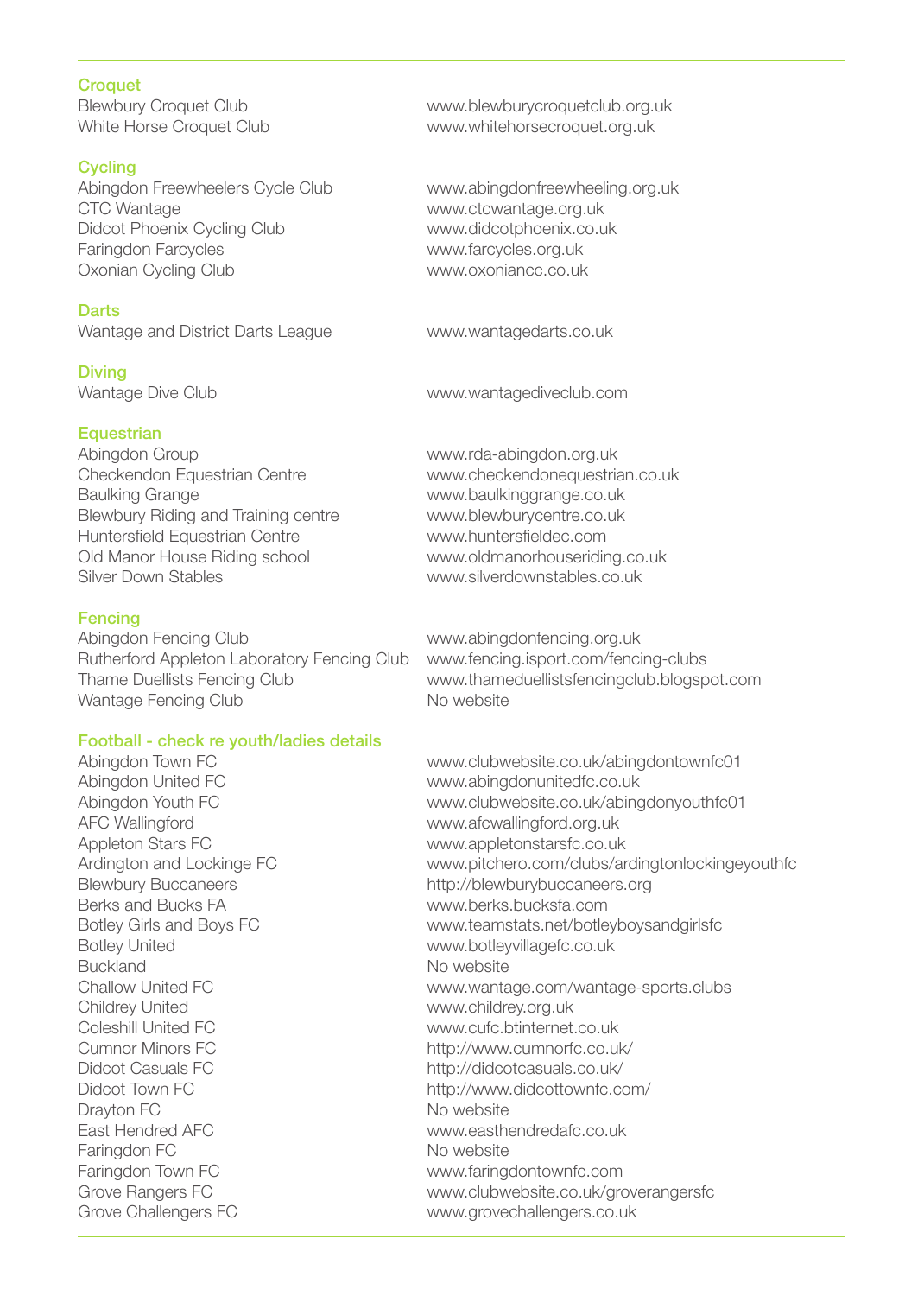Hanney Youth FC www.hanneyyouthfc.co.uk Harwell & Hendred FC www.hhyfc.info Kennington Athletic FC www.kenningtonathleticfc.org Letcombe FC www.letcombefc.co.uk Marcham FC www.marchamfc.webs.com Harwell & Hendred Youth FC www.hhyfc.info Radley Youth Football club www.radleyfc.co.uk Standford in the Vale Youth FC www.stanfordyouthfc.co.uk Standford in the Vale FC www.stanfordyouthfc.co.uk Steventon Boys FC www.steventonfc.co.uk Uffington United www.uffington.net/clubs Wantage Concords FC www.wantageconcords.co.uk Shrivenham and Watchfield Royals www.sn6royals.co.uk Wootton and Dry Sandford FC www.woottonfc.co.uk AFC Henley www.afchenley.com Chinnor Youth FC (and Ladies) www.chinnoryouthfc.co.uk Crowmarsh Youth FC www.cyfc.net Thame United FC www.thamefootball.co.uk

# **Gliding**

Vale of White Horse Gliding Club www.swindongliding.co.uk

# Golf

Badgemore Park Golf Club www.badgemorepark.com Frilford Heath Golf Club www.frilfordheath.co.uk Greys Green Golf Club www.greysgreengolf.co.uk Hadden Hill Golf Club www.haddenhillgolf.co.uk Henley Golf Club www.henleygc.com Hinskey Heights Golf Course www.oxford-golf.co.uk Radley Golf Club www.radleygolf.org The Oxfordshire Golf Club www.theoxfordshire.com/golf The Springs Hotel and Golf Club www.thespringshotel.com Waterstock Golf Club www.waterstockgolf.co.uk

www.pitchero.com/clubs/kenningtonfc Kingston Colts www.kingstoncolts.carboncookie.com www.pitchero.com/clubs/miltonunited Saxton Rovers FC<br>Shrivenham FC<br>Shrivenham FC www.sn6.co.uk St Edmunds FC www.clubwebsite.co.uk/stedmundsfootballclub Sutton Courtenay FC www.pitchero.com/clubs/suttoncourtenayfc Wantage Girls FC www.clubwebsite.co.uk/wantagegirlsfootballclub Wantage Town Ladies FC www.communigate.co.uk/oxford/wantagelfc Wantage Town FC www.pitchero.com/clubs/wantagetownfc Chinnor FC www.pitchero.com/clubs/chinnorfc Henley Town FC www.henleytownfc.co.uk/default.aspx Henley YMCA FC www.webteams.co.uk/Home.aspx?team=henleyymca Rotherfield United FC www.pitchero.com/clubs/rotherfieldunitedfootballclub Thame Youth, Boys & Girls FC www.thamefootball.co.uk/thame-boysyouth-girls Woodcote/Stoke Row FC www.woodcotesrfc.intheteam.com

Carswell Golf Club www.carswellgolfandcountryclub.co.uk Drayton Park Golf Club www.draytonparkgolfclubabingdon.co.uk Huntercombe Golf Club www.huntercombegolfclub.co.uk RAF Benson Golf Club<br>Shrivenham Park Golf Club www.golftoday.co.uk/clubhouse/oxfordshire/rafbenson<br>www.shrivenhampark.com www.shrivenhampark.com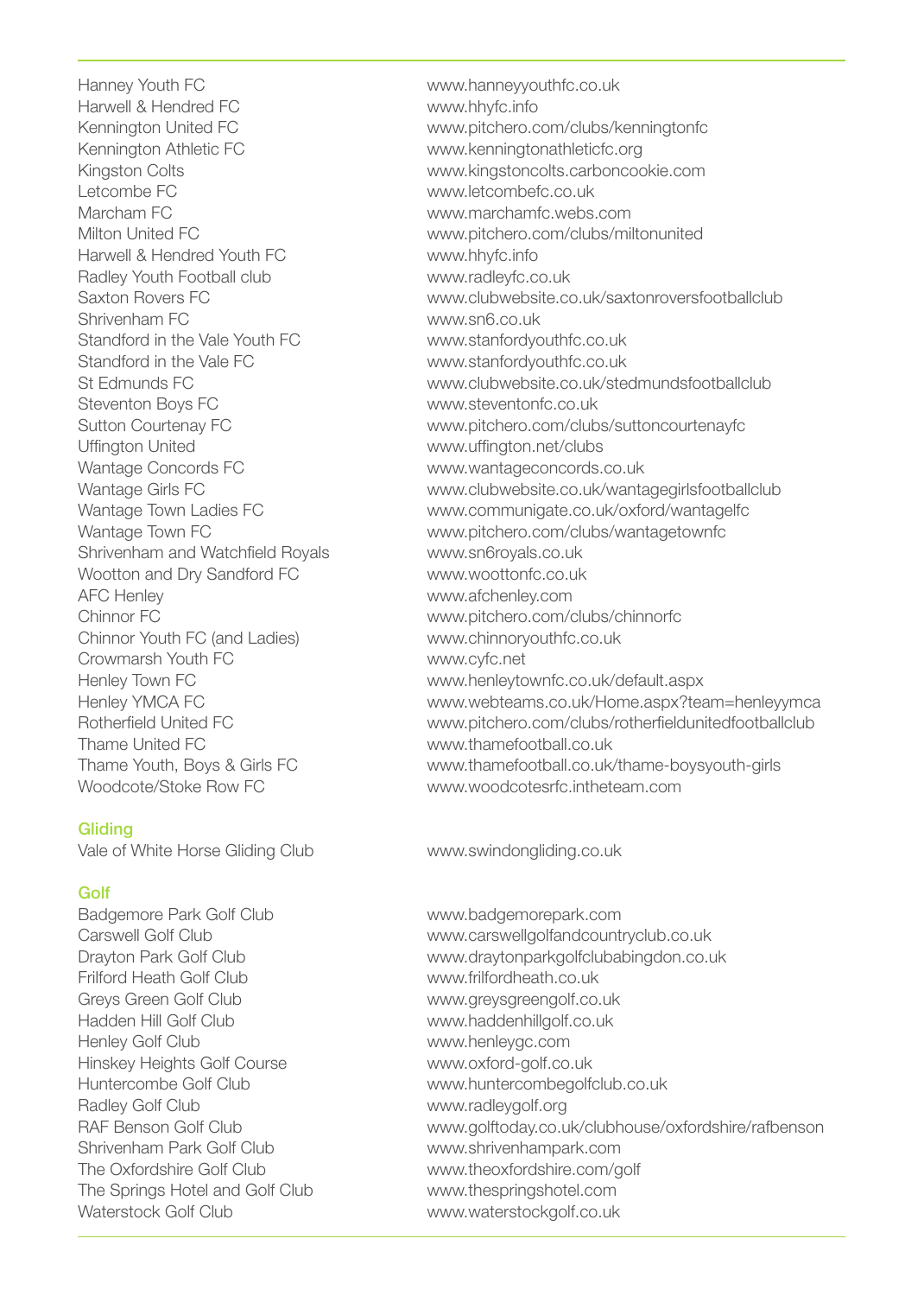**Gymnastics**<br>Abingdon Gymnastics Club Flying Solo Trampoline Club Goring Gymnastic Club Grove and Didcot Gym Club Heights Trampoline Club Kinetic Gymnastics Club Oxford School Of Gymnastics Spring Box Gym Club Wantage Gymnastics Club

**Hockey**<br>Abinadon Hockey Club Abingdon Pilgrims Ladies Hockey Club Henley Hockey Club www.henleyhockeyclub.co.uk Thame Hockey Club www.thamehockey.co.uk Wallingford Hockey Club www.wallingfordhc.org.uk (including Wallingford Wildcats)

**Judo**<br>Appleton Judo Club Free Spirit Judo Club www.freespiritjudo.net Grove Judo Club<br>
Wantage Judo Club<br>
No website<br>
No website White Horse Judo Club www.whjc.co.uk

#### Korfball

Abingdon Korfball www.abingdonkorfball.co.uk Didcot Dragons Korfball Club http://didcot.korfball.com

Martial Arts Wantage Shotokan Karate Club www.wantagekarateclub.co.uk

# Mountain Boarding

Max Extreme Boarding Association No website

#### **Nethall**

Abingdon and Witney College Netball Club No website Abingdon Centre Netball Club and www.abingdoncentre.com Abingdon Vale Junior Netball Club www.abingdoncentre.com Abingdon Eagles Netball Club www.abingdoneagles.co.uk Abingdon Ladies Netball Club www.alnc.co.uk Arrows Netball Club No website Chalgrove Netball Club No website Challow Netball Club www.challownetball.f9.co.uk Faringdon Junior Netball Club www.faringdon-netball.co.uk Shrivenham Netball Club www.shrivenham.hitsnetball.com Trinity Netball Club www.trinitynetball.org Vale Netball Club<br>
Vallingford Netball Club<br>
Www.walling White Horse Netball Club www.whitehorsenetballclub.co.uk

www.abingdongymclub.co.uk www.flyingsolotc.co.uk No website www.groveanddidcotgymnastics.co.uk www.heightsclub.co.uk www.kineticgymnastics.org.uk www.oxfordschoolofgymnastics.com www.springboxgymclub.co.uk www.soll-leisure.co.uk/wantage-leisure-centre/ clubs-and-courses-wantage

www.abingdonhockey.org.uk<br>www.apihc@aol.co.uk Great Milton Hockey Club www.pitchero.com/clubs/greatmiltonmixedhockeyclub

www.appletonwitheaton.org.uk/judo Didcot Judo Club www.oxfordshirejudoclubs.co.uk http://users.ox.ac.uk/~bioc0042/judo/faringdon.htm http://users.ox.ac.uk/~bioc0042/judo/wantage.htm

www.wallingfordnetball.co.uk Watlington Ladies Netball Club http://watlington-ladies-netball-club.clubbz.com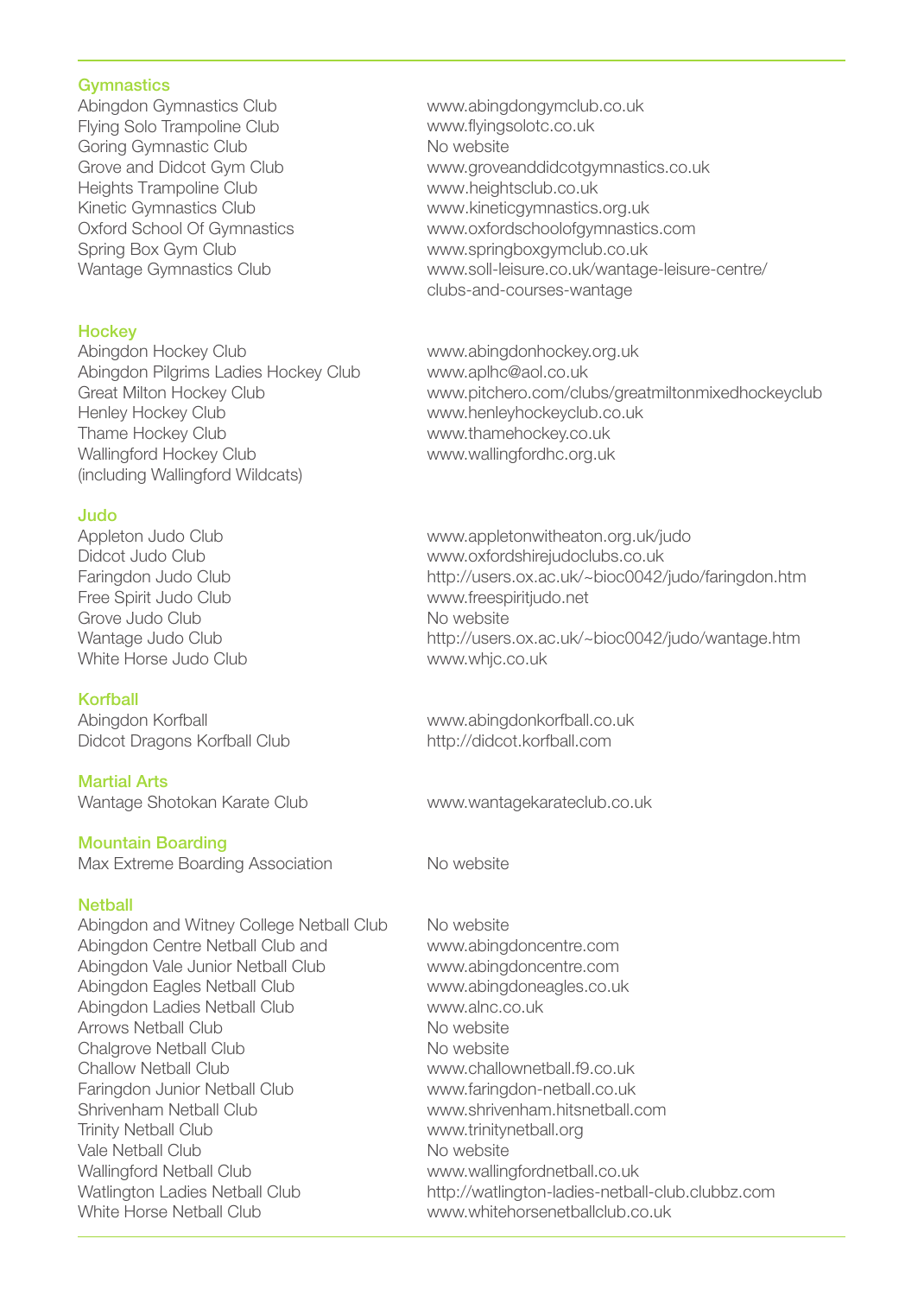# **Orienteering**

Thame Valley Orienteering Club www.tvoc.org.uk

#### Rambling

Henley and Goring Rambling Club www.ramblers-oxon.org.uk/HG.htm Thame and Wheatley Ramblers Club www.ramblers-oxon.org.uk/TW.htm

# Rowing

Abingdon Rowing Club www.abingdonrc.org.uk Goring Gap Boat Club and the www.goringgapbc.org.uk<br>Henley Rowing Club and the www.henleyrowingclub.org Leander Rowing Club Upper Thames Rowing Club www.utrc.org.uk

### Rugby

# **Sailing**

Goring Thames Sailing Club www.goringthamessc.org.uk Henley Sailing Club www.henleysailingclub.org.uk Oxford & District School Sailing Association www.odssa.org (ODSSA) Oxford Sailing Club www.oxfordsailingclub.com

# Shooting

Abingdon School Rifle Club www.rblabingdon.org.uk Chinnor Rifle and Shooting Club http://www.targetshooters.org/ Dorchester Gun Club www.oxfordshirecpsa.co.uk Field Shooting Ground www.oxfordshirecpsa.co.uk Harwell Target Shooting Club<br>
Henley Trinity Hall Rifle Club<br>
http://www.henley-rifles.com Wantage Target Sports Club www.oxonra.org/oraclubs

# **Squash**

Abingdon Squash Club www.abingdon-squash.co.uk Didcot Squash Club www.didcotsquash.talktalk.net Drifters Squash Club Harwell Squash Club No website Henley Squash & Racketball Club www.henleysquash.co.uk Hithercroft Squash Club http://hithercroftsquash.com<br>
Lord Williams' Squash Club Thame www.thamesquash.com Lord Williams' Squash Club Thame Park Wheatley Squash Club No website Racquets Fitness Centre **Example 20 Fitness**-centre.com

Didcot and Wallingford Ramblers Club www.ramblers-oxon.org.uk/DW.htm www.ramblers-oxon.org.uk/VWH.htm

www.henleyrowingclub.org.uk<br>www.leander.co.uk Wallingford Rowing Club www.wallingford.rowing.org.uk

Abingdon RFC www.abingdonrufc.co.uk Chinnor RFC www.pitchero.com/clubs/chinnor Didcot RFC www.pitchero.com/clubs/didcotrufc Faringdon RFC www.faringdon-rufc.org.uk Grove RFC<br>
Harwell RFC<br>
Harwell RFC Harwell RFC www.harwell-rfc.com www.henleyrugbyclub.org.uk Wallingford RFC www.wallingfordrugbyclub.com Wheatley RFC www.wheatleyrfc.com

Abbey Sailing Club http://homepages.rya-online.net/Abbey-sc/default.html Dorchester Sailing Club http://homepages.rya-online.net/dorchester

http://www.henley-rifles.co.uk/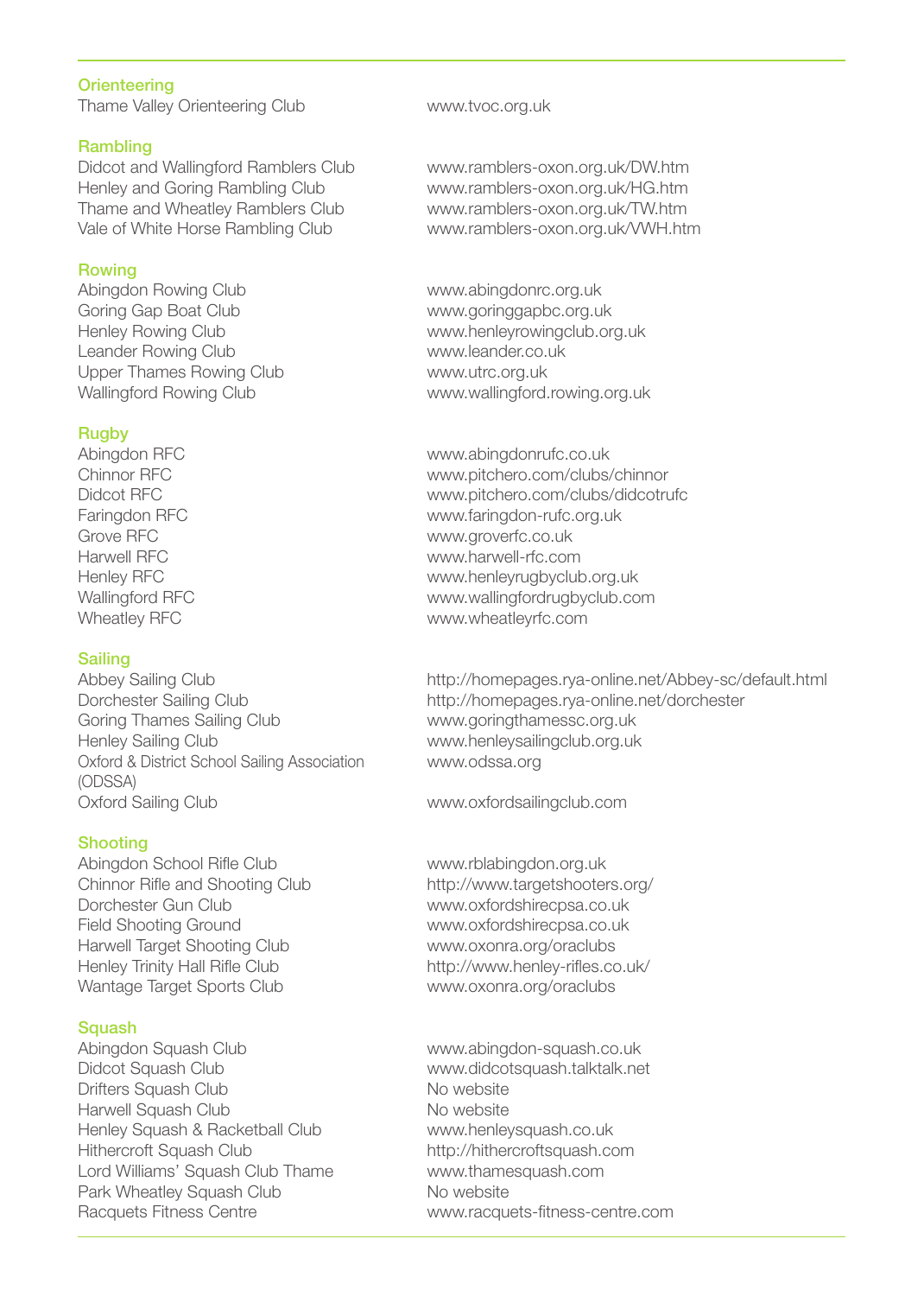Wallingford Squash Club No website Wantage Leisure Centre<br>
Watlington Squash Club<br>
Www.watlin

#### Swimming and Diving

Abingdon Dolphins Swiming Club www.abingdondolphins.co.uk Abingdon Vale Swimming Club www.avsc.co.uk<br>City of Oxford Water Polo Club www.oxfordwate

Wantage White Horse Swimming Club Woodcote Swimming Club www.woodcoteswimmingclub.co.uk

#### Table Tennis

Abingdon Riverside Table Tennis Club www.clubsbz.com BR Didcot Table Tennis Club www.ddtta.org Drayton Table Tennis Club<br>Grove Table Tennis Club Nowwww.uwoal Howbery Park Table Tennis Club www.howberships.com<br>Letcombe Table Tennis Club Website Letcombe Table Tennis Club Marlborough Club Table Tennis Club<br>
Moreton Table Tennis Club Noreton Table Tennis Club Moreton Table Tennis Club<br>R.A.L Rutherford Sutton Table Tennis Club<br>
Thame Table Tennis Club<br>
No www.sitesle Upton Village Table Tennis Club www.uptonvillage.co.uk Wallingford Table Tennis Club No website

# Tae Kwon Do

Abingdon Tae Kwon - Do School www.abingdontkd.co.uk Miller Schools of Taekwon-Do www.millertkd.com/times.htm Tae Kwon Do www.btkd.co.uk Tae Kwon Do Abingdon www.abingdonmartialarts.co.uk

# Tennis

Abingdon Lawn Tennis Club www.abingdontennisclub.com

Blewbury Tennis Club www.blewburytennis.co.uk Chinnor Tennis Club http://chinnortennisclub.com Cholsey Tennis Club www.cholseytennisclub.co.uk Colston Lawn Tennis Club www.colstontennis.org Didcot Community Tennis Club www.didcotctc.co.uk Faringdon Tennis Club www.faringdontennis.org.uk Goring Tennis Club www.goring-tennis.co.uk Great Haseley Tennis Club www.thehaseleys.co.uk Hanney Tennis Club www.hanneytennisclub.org.uk Harwell Labs Lawn Tennis Club www.hlra.co.uk

Watlington Squash Club<br>Westminster Squash Club www.watlington.org.uk/activities/squash<br>Westminster www.brooks.ac.uk/sport/westminster

www.oxfordwaterpolo.co.uk Didcot Barrumundi swim Club www.barramundi-swimclub.com Henley Swimming Club www.henleyswimmingclub.org.uk Kennington Swimming Club www.kennington.org/organisations/swim/ KennSwimmingClub.htm Oxford Otters Swimming Club www.communigate.co.uk/oxford/disabledswimming<br>Thame Swimming Club www.thameswimmingclub.co.uk www.thameswimmingclub.co.uk<br>www.wwhsc.co.uk

www.uwoabingdon.com Holton Table Tennis Club http://chch.co.uk/holtonttc/index.html<br>Howbery Park Table Tennis Club www.howberypark.com www.fastignitor.org/ral\_table\_tennis www.sitesled.com/members/thamett

Appleton with Eaton Tennis Club www.appletonwitheaton.org.uk/tennis<br>Ardington and Lockinge Tennis Club www.lta.org.uk/Places-To-Play/Details www.lta.org.uk/Places-To-Play/Details/Overview/?p2p=1 -F3W0IP Benson Tennis Club www.bensontennisclub.co.uk